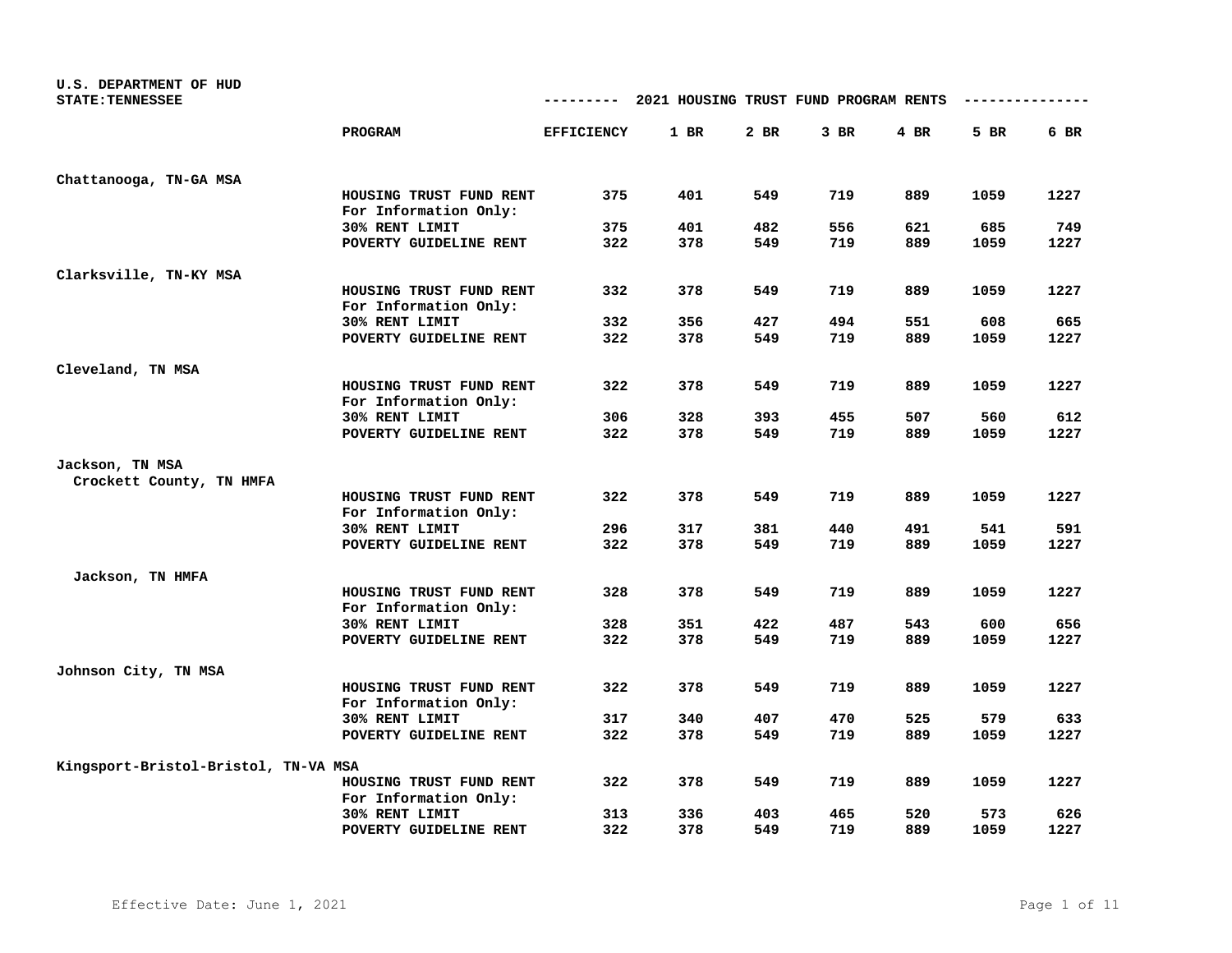| U.S. DEPARTMENT OF HUD<br><b>STATE: TENNESSEE</b> |                                                  | ---------         | 2021 HOUSING TRUST FUND PROGRAM RENTS |            |            |        |             |             |
|---------------------------------------------------|--------------------------------------------------|-------------------|---------------------------------------|------------|------------|--------|-------------|-------------|
|                                                   | PROGRAM                                          | <b>EFFICIENCY</b> | $1$ BR                                | 2 BR       | 3 BR       | $4$ BR | 5 BR        | 6 BR        |
| Knoxville, TN MSA                                 |                                                  |                   |                                       |            |            |        |             |             |
| Campbell County, TN HMFA                          |                                                  |                   |                                       |            |            |        |             |             |
|                                                   | HOUSING TRUST FUND RENT<br>For Information Only: | 322               | 378                                   | 549        | 719        | 889    | 1059        | 1227        |
|                                                   | 30% RENT LIMIT                                   | 296               | 317                                   | 381        | 440        | 491    | 541         | 591         |
|                                                   | POVERTY GUIDELINE RENT                           | 322               | 378                                   | 549        | 719        | 889    | 1059        | 1227        |
| Grainger County, TN HMFA                          |                                                  |                   |                                       |            |            |        |             |             |
|                                                   | HOUSING TRUST FUND RENT<br>For Information Only: | 322               | 378                                   | 549        | 719        | 889    | 1059        | 1227        |
|                                                   | 30% RENT LIMIT                                   | 296               | 317                                   | 381        | 440        | 491    | 541         | 591         |
|                                                   | POVERTY GUIDELINE RENT                           | 322               | 378                                   | 549        | 719        | 889    | 1059        | 1227        |
| Knoxville, TN HMFA                                |                                                  |                   |                                       |            |            |        |             |             |
|                                                   | HOUSING TRUST FUND RENT<br>For Information Only: | 383               | 411                                   | 549        | 719        | 889    | 1059        | 1227        |
|                                                   | 30% RENT LIMIT                                   | 383               | 411                                   | 493        | 570        | 636    | 701         | 766         |
|                                                   | POVERTY GUIDELINE RENT                           | 322               | 378                                   | 549        | 719        | 889    | 1059        | 1227        |
| Morgan County, TN HMFA                            |                                                  |                   |                                       |            |            |        |             |             |
|                                                   | HOUSING TRUST FUND RENT                          | 322               | 378                                   | 549        | 719        | 889    | 1059        | 1227        |
|                                                   | For Information Only:                            | 296               |                                       |            |            | 491    |             |             |
|                                                   | 30% RENT LIMIT<br>POVERTY GUIDELINE RENT         | 322               | 317<br>378                            | 381<br>549 | 440<br>719 | 889    | 541<br>1059 | 591<br>1227 |
|                                                   |                                                  |                   |                                       |            |            |        |             |             |
| Roane County, TN HMFA                             |                                                  |                   |                                       |            |            |        |             |             |
|                                                   | HOUSING TRUST FUND RENT<br>For Information Only: | 348               | 378                                   | 549        | 719        | 889    | 1059        | 1227        |
|                                                   | 30% RENT LIMIT                                   | 348               | 373                                   | 448        | 517        | 577    | 637         | 696         |
|                                                   | POVERTY GUIDELINE RENT                           | 322               | 378                                   | 549        | 719        | 889    | 1059        | 1227        |
| Memphis, TN-MS-AR MSA<br>Memphis, TN-MS-AR HMFA   |                                                  |                   |                                       |            |            |        |             |             |
|                                                   | HOUSING TRUST FUND RENT                          | 361               | 386                                   | 549        | 719        | 889    | 1059        | 1227        |
|                                                   | For Information Only:<br>30% RENT LIMIT          | 361               | 386                                   | 463        | 535        | 597    | 659         | 721         |
|                                                   | POVERTY GUIDELINE RENT                           | 322               | 378                                   | 549        | 719        | 889    | 1059        | 1227        |
|                                                   |                                                  |                   |                                       |            |            |        |             |             |
| Morristown, TN MSA                                |                                                  |                   |                                       |            |            |        |             |             |
|                                                   | HOUSING TRUST FUND RENT<br>For Information Only: | 322               | 378                                   | 549        | 719        | 889    | 1059        | 1227        |
|                                                   | 30% RENT LIMIT                                   | 306               | 328                                   | 393        | 453        | 506    | 558         | 610         |
|                                                   | POVERTY GUIDELINE RENT                           | 322               | 378                                   | 549        | 719        | 889    | 1059        | 1227        |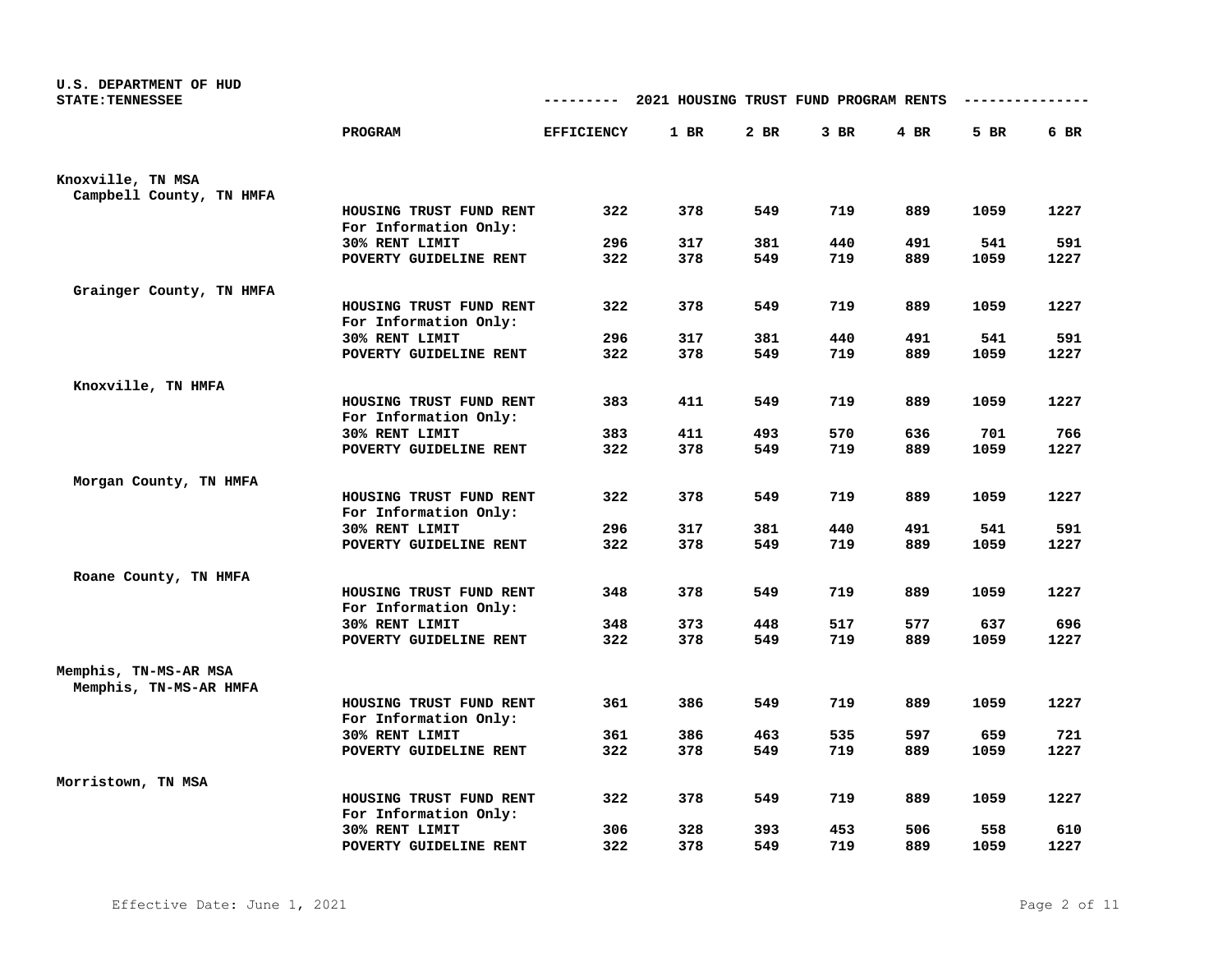| U.S. DEPARTMENT OF HUD<br><b>STATE: TENNESSEE</b>   |                                                  | ---------         | 2021 HOUSING TRUST FUND PROGRAM RENTS |            |            |            | ----------  |             |
|-----------------------------------------------------|--------------------------------------------------|-------------------|---------------------------------------|------------|------------|------------|-------------|-------------|
|                                                     | PROGRAM                                          | <b>EFFICIENCY</b> | 1 BR                                  | $2$ BR     | $3$ BR     | 4 BR       | 5 BR        | 6 BR        |
| Nashville-Davidson-Murfreesboro-Franklin            |                                                  |                   |                                       |            |            |            |             |             |
| Hickman County, TN HMFA                             |                                                  |                   |                                       |            |            |            |             |             |
|                                                     | HOUSING TRUST FUND RENT                          | 322               | 378                                   | 549        | 719        | 889        | 1059        | 1227        |
|                                                     | For Information Only:                            |                   |                                       |            |            |            |             |             |
|                                                     | 30% RENT LIMIT<br>POVERTY GUIDELINE RENT         | 296<br>322        | 317<br>378                            | 381<br>549 | 440<br>719 | 491<br>889 | 541<br>1059 | 591<br>1227 |
|                                                     |                                                  |                   |                                       |            |            |            |             |             |
| Macon County, TN HMFA                               |                                                  |                   |                                       |            |            |            |             |             |
|                                                     | HOUSING TRUST FUND RENT<br>For Information Only: | 322               | 378                                   | 549        | 719        | 889        | 1059        | 1227        |
|                                                     | 30% RENT LIMIT                                   | 296               | 317                                   | 381        | 440        | 491        | 541         | 591         |
|                                                     | POVERTY GUIDELINE RENT                           | 322               | 378                                   | 549        | 719        | 889        | 1059        | 1227        |
|                                                     |                                                  |                   |                                       |            |            |            |             |             |
| Maury County, TN HMFA                               |                                                  |                   |                                       |            |            |            |             |             |
|                                                     | HOUSING TRUST FUND RENT                          | 348               | 378                                   | 549        | 719        | 889        | 1059        | 1227        |
|                                                     | For Information Only:                            |                   |                                       |            |            |            |             |             |
|                                                     | 30% RENT LIMIT                                   | 348               | 373                                   | 448        | 517        | 577        | 637         | 696         |
|                                                     | POVERTY GUIDELINE RENT                           | 322               | 378                                   | 549        | 719        | 889        | 1059        | 1227        |
|                                                     |                                                  |                   |                                       |            |            |            |             |             |
| Nashville-Davidson--Murfreesboro--Franklin, TN HMFA | HOUSING TRUST FUND RENT                          | 443               | 475                                   | 570        | 719        | 889        | 1059        | 1227        |
|                                                     | For Information Only:                            |                   |                                       |            |            |            |             |             |
|                                                     | 30% RENT LIMIT                                   | 443               | 475                                   | 570        | 658        | 733        | 810         | 885         |
|                                                     | POVERTY GUIDELINE RENT                           | 322               | 378                                   | 549        | 719        | 889        | 1059        | 1227        |
|                                                     |                                                  |                   |                                       |            |            |            |             |             |
| Smith County, TN HMFA                               |                                                  |                   |                                       |            |            |            |             |             |
|                                                     | HOUSING TRUST FUND RENT                          | 322               | 378                                   | 549        | 719        | 889        | 1059        | 1227        |
|                                                     | For Information Only:                            |                   |                                       |            |            |            |             |             |
|                                                     | 30% RENT LIMIT                                   | 310               | 331                                   | 397        | 459        | 512        | 565         | 617         |
|                                                     | POVERTY GUIDELINE RENT                           | 322               | 378                                   | 549        | 719        | 889        | 1059        | 1227        |
|                                                     |                                                  |                   |                                       |            |            |            |             |             |
| Bedford County, TN                                  | HOUSING TRUST FUND RENT                          | 322               | 378                                   | 549        | 719        | 889        | 1059        | 1227        |
|                                                     | For Information Only:                            |                   |                                       |            |            |            |             |             |
|                                                     | 30% RENT LIMIT                                   | 296               | 317                                   | 381        | 440        | 491        | 541         | 591         |
|                                                     | POVERTY GUIDELINE RENT                           | 322               | 378                                   | 549        | 719        | 889        | 1059        | 1227        |
|                                                     |                                                  |                   |                                       |            |            |            |             |             |
| Benton County, TN                                   |                                                  |                   |                                       |            |            |            |             |             |
|                                                     | HOUSING TRUST FUND RENT                          | 322               | 378                                   | 549        | 719        | 889        | 1059        | 1227        |
|                                                     | For Information Only:                            |                   |                                       |            |            |            |             |             |
|                                                     | 30% RENT LIMIT                                   | 296               | 317                                   | 381        | 440        | 491        | 541         | 591         |
|                                                     | POVERTY GUIDELINE RENT                           | 322               | 378                                   | 549        | 719        | 889        | 1059        | 1227        |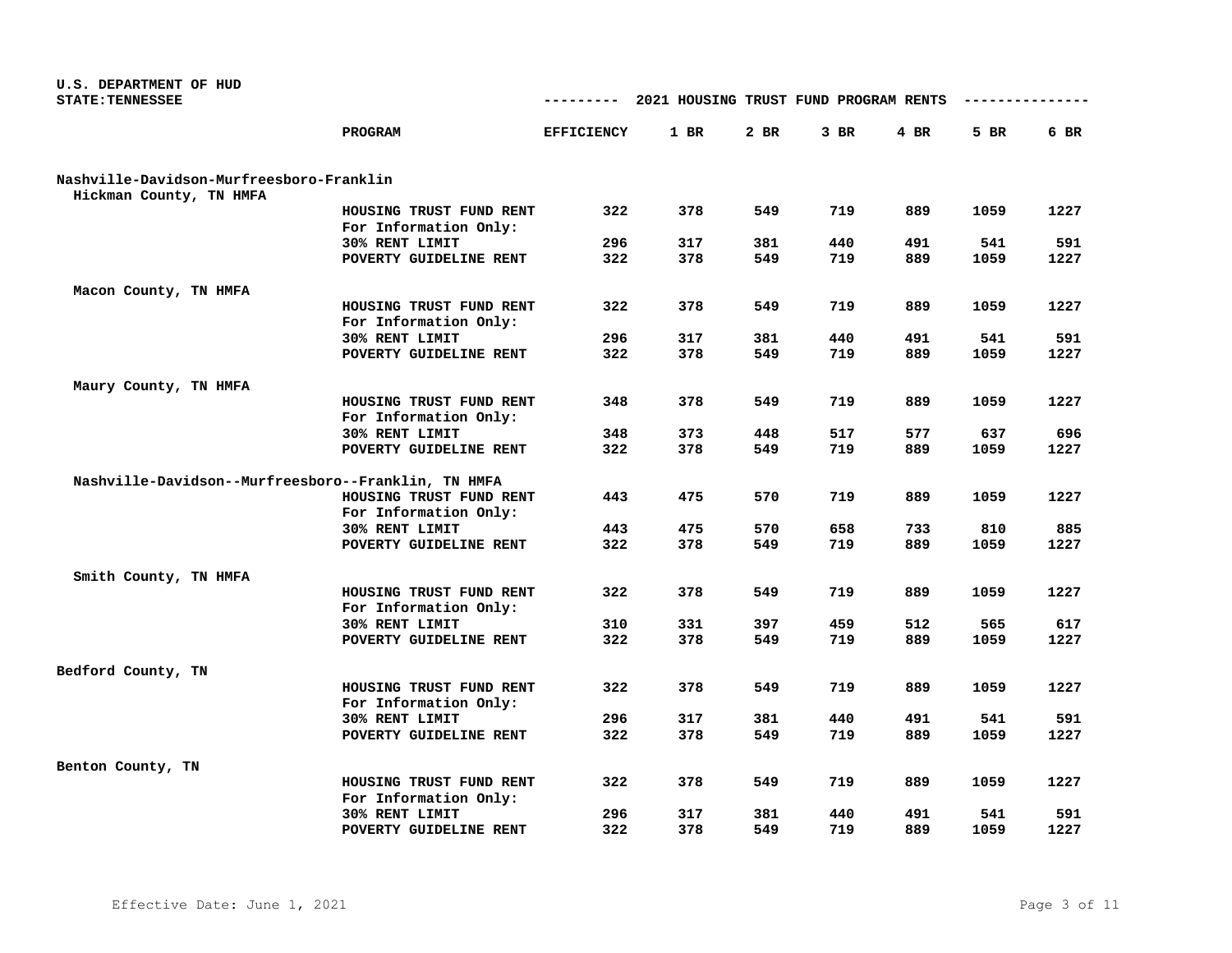| U.S. DEPARTMENT OF HUD<br><b>STATE: TENNESSEE</b> |                                                  | ---------         | 2021 HOUSING TRUST FUND PROGRAM RENTS |        |        |        |      |      |
|---------------------------------------------------|--------------------------------------------------|-------------------|---------------------------------------|--------|--------|--------|------|------|
|                                                   | PROGRAM                                          | <b>EFFICIENCY</b> | 1 BR                                  | $2$ BR | $3$ BR | $4$ BR | 5 BR | 6 BR |
| Bledsoe County, TN                                |                                                  |                   |                                       |        |        |        |      |      |
|                                                   | HOUSING TRUST FUND RENT<br>For Information Only: | 322               | 378                                   | 549    | 719    | 889    | 1059 | 1227 |
|                                                   | 30% RENT LIMIT                                   | 296               | 317                                   | 381    | 440    | 491    | 541  | 591  |
|                                                   | POVERTY GUIDELINE RENT                           | 322               | 378                                   | 549    | 719    | 889    | 1059 | 1227 |
| Carroll County, TN                                |                                                  |                   |                                       |        |        |        |      |      |
|                                                   | HOUSING TRUST FUND RENT<br>For Information Only: | 322               | 378                                   | 549    | 719    | 889    | 1059 | 1227 |
|                                                   | 30% RENT LIMIT                                   | 296               | 317                                   | 381    | 440    | 491    | 541  | 591  |
|                                                   | POVERTY GUIDELINE RENT                           | 322               | 378                                   | 549    | 719    | 889    | 1059 | 1227 |
| Claiborne County, TN                              |                                                  |                   |                                       |        |        |        |      |      |
|                                                   | HOUSING TRUST FUND RENT<br>For Information Only: | 322               | 378                                   | 549    | 719    | 889    | 1059 | 1227 |
|                                                   | 30% RENT LIMIT                                   | 296               | 317                                   | 381    | 440    | 491    | 541  | 591  |
|                                                   | POVERTY GUIDELINE RENT                           | 322               | 378                                   | 549    | 719    | 889    | 1059 | 1227 |
| Clay County, TN                                   |                                                  |                   |                                       |        |        |        |      |      |
|                                                   | HOUSING TRUST FUND RENT<br>For Information Only: | 322               | 378                                   | 549    | 719    | 889    | 1059 | 1227 |
|                                                   | 30% RENT LIMIT                                   | 296               | 317                                   | 381    | 440    | 491    | 541  | 591  |
|                                                   | POVERTY GUIDELINE RENT                           | 322               | 378                                   | 549    | 719    | 889    | 1059 | 1227 |
| Cocke County, TN                                  |                                                  |                   |                                       |        |        |        |      |      |
|                                                   | HOUSING TRUST FUND RENT<br>For Information Only: | 322               | 378                                   | 549    | 719    | 889    | 1059 | 1227 |
|                                                   | 30% RENT LIMIT                                   | 296               | 317                                   | 381    | 440    | 491    | 541  | 591  |
|                                                   | POVERTY GUIDELINE RENT                           | 322               | 378                                   | 549    | 719    | 889    | 1059 | 1227 |
| Coffee County, TN                                 |                                                  |                   |                                       |        |        |        |      |      |
|                                                   | HOUSING TRUST FUND RENT<br>For Information Only: | 326               | 378                                   | 549    | 719    | 889    | 1059 | 1227 |
|                                                   | 30% RENT LIMIT                                   | 326               | 349                                   | 418    | 483    | 540    | 596  | 651  |
|                                                   | POVERTY GUIDELINE RENT                           | 322               | 378                                   | 549    | 719    | 889    | 1059 | 1227 |
| Cumberland County, TN                             |                                                  |                   |                                       |        |        |        |      |      |
|                                                   | HOUSING TRUST FUND RENT<br>For Information Only: | 322               | 378                                   | 549    | 719    | 889    | 1059 | 1227 |
|                                                   | 30% RENT LIMIT                                   | 296               | 317                                   | 381    | 440    | 491    | 541  | 591  |
|                                                   | POVERTY GUIDELINE RENT                           | 322               | 378                                   | 549    | 719    | 889    | 1059 | 1227 |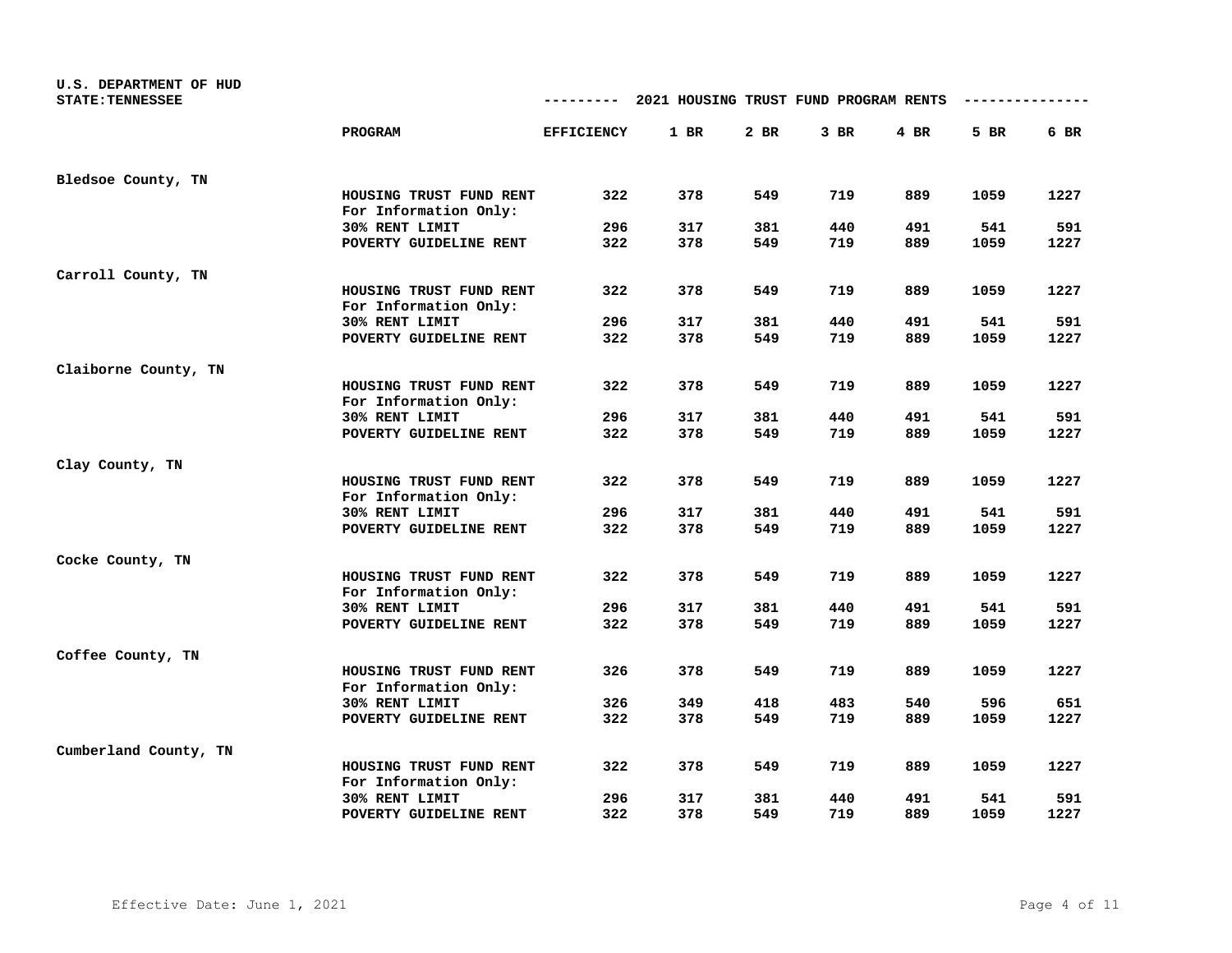| U.S. DEPARTMENT OF HUD<br><b>STATE: TENNESSEE</b> |                                                  | ---------         | 2021 HOUSING TRUST FUND PROGRAM RENTS |        |        |        |      |      |
|---------------------------------------------------|--------------------------------------------------|-------------------|---------------------------------------|--------|--------|--------|------|------|
|                                                   | PROGRAM                                          | <b>EFFICIENCY</b> | 1 BR                                  | $2$ BR | $3$ BR | $4$ BR | 5 BR | 6 BR |
| DeKalb County, TN                                 |                                                  |                   |                                       |        |        |        |      |      |
|                                                   | HOUSING TRUST FUND RENT<br>For Information Only: | 322               | 378                                   | 549    | 719    | 889    | 1059 | 1227 |
|                                                   | 30% RENT LIMIT                                   | 296               | 317                                   | 381    | 440    | 491    | 541  | 591  |
|                                                   | POVERTY GUIDELINE RENT                           | 322               | 378                                   | 549    | 719    | 889    | 1059 | 1227 |
| Decatur County, TN                                |                                                  |                   |                                       |        |        |        |      |      |
|                                                   | HOUSING TRUST FUND RENT<br>For Information Only: | 322               | 378                                   | 549    | 719    | 889    | 1059 | 1227 |
|                                                   | 30% RENT LIMIT                                   | 296               | 317                                   | 381    | 440    | 491    | 541  | 591  |
|                                                   | POVERTY GUIDELINE RENT                           | 322               | 378                                   | 549    | 719    | 889    | 1059 | 1227 |
| Dyer County, TN                                   |                                                  |                   |                                       |        |        |        |      |      |
|                                                   | HOUSING TRUST FUND RENT<br>For Information Only: | 322               | 378                                   | 549    | 719    | 889    | 1059 | 1227 |
|                                                   | 30% RENT LIMIT                                   | 296               | 317                                   | 381    | 440    | 491    | 541  | 591  |
|                                                   | POVERTY GUIDELINE RENT                           | 322               | 378                                   | 549    | 719    | 889    | 1059 | 1227 |
| Fentress County, TN                               |                                                  |                   |                                       |        |        |        |      |      |
|                                                   | HOUSING TRUST FUND RENT<br>For Information Only: | 322               | 378                                   | 549    | 719    | 889    | 1059 | 1227 |
|                                                   | 30% RENT LIMIT                                   | 296               | 317                                   | 381    | 440    | 491    | 541  | 591  |
|                                                   | POVERTY GUIDELINE RENT                           | 322               | 378                                   | 549    | 719    | 889    | 1059 | 1227 |
| Franklin County, TN                               |                                                  |                   |                                       |        |        |        |      |      |
|                                                   | HOUSING TRUST FUND RENT<br>For Information Only: | 322               | 378                                   | 549    | 719    | 889    | 1059 | 1227 |
|                                                   | 30% RENT LIMIT                                   | 312               | 335                                   | 402    | 464    | 518    | 571  | 624  |
|                                                   | POVERTY GUIDELINE RENT                           | 322               | 378                                   | 549    | 719    | 889    | 1059 | 1227 |
| Gibson County, TN                                 |                                                  |                   |                                       |        |        |        |      |      |
|                                                   | HOUSING TRUST FUND RENT<br>For Information Only: | 322               | 378                                   | 549    | 719    | 889    | 1059 | 1227 |
|                                                   | 30% RENT LIMIT                                   | 296               | 317                                   | 381    | 440    | 491    | 541  | 591  |
|                                                   | POVERTY GUIDELINE RENT                           | 322               | 378                                   | 549    | 719    | 889    | 1059 | 1227 |
| Giles County, TN                                  |                                                  |                   |                                       |        |        |        |      |      |
|                                                   | HOUSING TRUST FUND RENT<br>For Information Only: | 322               | 378                                   | 549    | 719    | 889    | 1059 | 1227 |
|                                                   | 30% RENT LIMIT                                   | 316               | 338                                   | 406    | 469    | 523    | 578  | 631  |
|                                                   | POVERTY GUIDELINE RENT                           | 322               | 378                                   | 549    | 719    | 889    | 1059 | 1227 |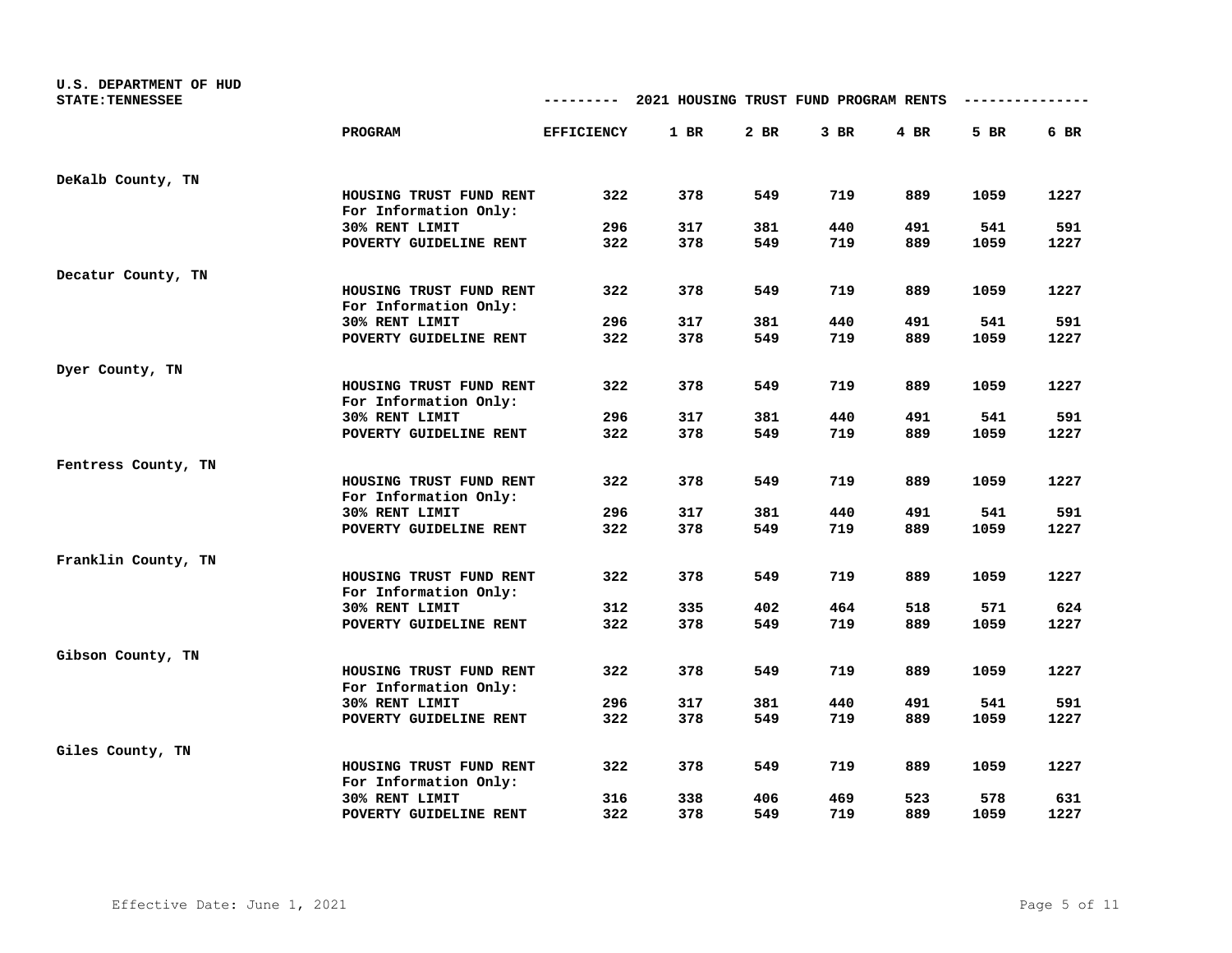| U.S. DEPARTMENT OF HUD<br><b>STATE: TENNESSEE</b> |                                                  | ---------         | 2021 HOUSING TRUST FUND PROGRAM RENTS |      |        |        |      |      |
|---------------------------------------------------|--------------------------------------------------|-------------------|---------------------------------------|------|--------|--------|------|------|
|                                                   | PROGRAM                                          | <b>EFFICIENCY</b> | 1 BR                                  | 2 BR | $3$ BR | $4$ BR | 5 BR | 6 BR |
| Greene County, TN                                 |                                                  |                   |                                       |      |        |        |      |      |
|                                                   | HOUSING TRUST FUND RENT<br>For Information Only: | 322               | 378                                   | 549  | 719    | 889    | 1059 | 1227 |
|                                                   | 30% RENT LIMIT                                   | 302               | 323                                   | 388  | 448    | 501    | 552  | 603  |
|                                                   | POVERTY GUIDELINE RENT                           | 322               | 378                                   | 549  | 719    | 889    | 1059 | 1227 |
| Grundy County, TN                                 |                                                  |                   |                                       |      |        |        |      |      |
|                                                   | HOUSING TRUST FUND RENT<br>For Information Only: | 322               | 378                                   | 549  | 719    | 889    | 1059 | 1227 |
|                                                   | 30% RENT LIMIT                                   | 296               | 317                                   | 381  | 440    | 491    | 541  | 591  |
|                                                   | POVERTY GUIDELINE RENT                           | 322               | 378                                   | 549  | 719    | 889    | 1059 | 1227 |
| Hancock County, TN                                |                                                  |                   |                                       |      |        |        |      |      |
|                                                   | HOUSING TRUST FUND RENT<br>For Information Only: | 322               | 378                                   | 549  | 719    | 889    | 1059 | 1227 |
|                                                   | 30% RENT LIMIT                                   | 296               | 317                                   | 381  | 440    | 491    | 541  | 591  |
|                                                   | POVERTY GUIDELINE RENT                           | 322               | 378                                   | 549  | 719    | 889    | 1059 | 1227 |
| Hardeman County, TN                               |                                                  |                   |                                       |      |        |        |      |      |
|                                                   | HOUSING TRUST FUND RENT<br>For Information Only: | 322               | 378                                   | 549  | 719    | 889    | 1059 | 1227 |
|                                                   | 30% RENT LIMIT                                   | 296               | 317                                   | 381  | 440    | 491    | 541  | 591  |
|                                                   | POVERTY GUIDELINE RENT                           | 322               | 378                                   | 549  | 719    | 889    | 1059 | 1227 |
| Hardin County, TN                                 |                                                  |                   |                                       |      |        |        |      |      |
|                                                   | HOUSING TRUST FUND RENT<br>For Information Only: | 322               | 378                                   | 549  | 719    | 889    | 1059 | 1227 |
|                                                   | 30% RENT LIMIT                                   | 296               | 317                                   | 381  | 440    | 491    | 541  | 591  |
|                                                   | POVERTY GUIDELINE RENT                           | 322               | 378                                   | 549  | 719    | 889    | 1059 | 1227 |
| Haywood County, TN                                |                                                  |                   |                                       |      |        |        |      |      |
|                                                   | HOUSING TRUST FUND RENT<br>For Information Only: | 322               | 378                                   | 549  | 719    | 889    | 1059 | 1227 |
|                                                   | 30% RENT LIMIT                                   | 296               | 317                                   | 381  | 440    | 491    | 541  | 591  |
|                                                   | POVERTY GUIDELINE RENT                           | 322               | 378                                   | 549  | 719    | 889    | 1059 | 1227 |
| Henderson County, TN                              |                                                  |                   |                                       |      |        |        |      |      |
|                                                   | HOUSING TRUST FUND RENT<br>For Information Only: | 322               | 378                                   | 549  | 719    | 889    | 1059 | 1227 |
|                                                   | 30% RENT LIMIT                                   | 297               | 318                                   | 382  | 441    | 492    | 543  | 593  |
|                                                   | POVERTY GUIDELINE RENT                           | 322               | 378                                   | 549  | 719    | 889    | 1059 | 1227 |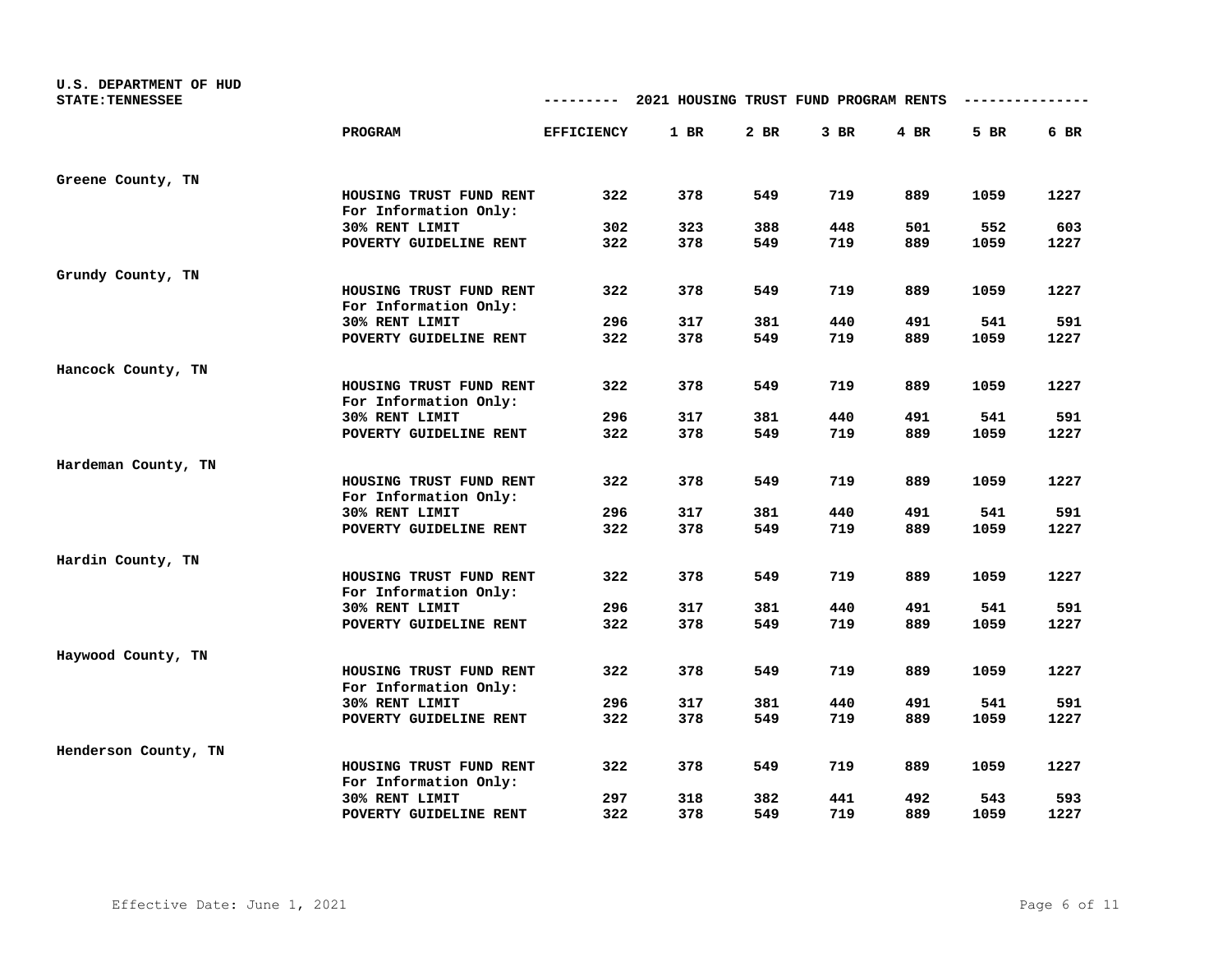| U.S. DEPARTMENT OF HUD<br><b>STATE: TENNESSEE</b> |                                                  | ---------         | 2021 HOUSING TRUST FUND PROGRAM RENTS |      |        |        |      |      |
|---------------------------------------------------|--------------------------------------------------|-------------------|---------------------------------------|------|--------|--------|------|------|
|                                                   | PROGRAM                                          | <b>EFFICIENCY</b> | 1 BR                                  | 2 BR | $3$ BR | $4$ BR | 5 BR | 6 BR |
| Henry County, TN                                  |                                                  |                   |                                       |      |        |        |      |      |
|                                                   | HOUSING TRUST FUND RENT<br>For Information Only: | 322               | 378                                   | 549  | 719    | 889    | 1059 | 1227 |
|                                                   | 30% RENT LIMIT                                   | 296               | 317                                   | 381  | 440    | 491    | 541  | 591  |
|                                                   | POVERTY GUIDELINE RENT                           | 322               | 378                                   | 549  | 719    | 889    | 1059 | 1227 |
| Houston County, TN                                |                                                  |                   |                                       |      |        |        |      |      |
|                                                   | HOUSING TRUST FUND RENT<br>For Information Only: | 322               | 378                                   | 549  | 719    | 889    | 1059 | 1227 |
|                                                   | 30% RENT LIMIT                                   | 296               | 317                                   | 381  | 440    | 491    | 541  | 591  |
|                                                   | POVERTY GUIDELINE RENT                           | 322               | 378                                   | 549  | 719    | 889    | 1059 | 1227 |
| Humphreys County, TN                              |                                                  |                   |                                       |      |        |        |      |      |
|                                                   | HOUSING TRUST FUND RENT<br>For Information Only: | 322               | 378                                   | 549  | 719    | 889    | 1059 | 1227 |
|                                                   | 30% RENT LIMIT                                   | 296               | 317                                   | 381  | 440    | 491    | 541  | 591  |
|                                                   | POVERTY GUIDELINE RENT                           | 322               | 378                                   | 549  | 719    | 889    | 1059 | 1227 |
| Jackson County, TN                                |                                                  |                   |                                       |      |        |        |      |      |
|                                                   | HOUSING TRUST FUND RENT<br>For Information Only: | 322               | 378                                   | 549  | 719    | 889    | 1059 | 1227 |
|                                                   | 30% RENT LIMIT                                   | 296               | 317                                   | 381  | 440    | 491    | 541  | 591  |
|                                                   | POVERTY GUIDELINE RENT                           | 322               | 378                                   | 549  | 719    | 889    | 1059 | 1227 |
| Johnson County, TN                                |                                                  |                   |                                       |      |        |        |      |      |
|                                                   | HOUSING TRUST FUND RENT<br>For Information Only: | 322               | 378                                   | 549  | 719    | 889    | 1059 | 1227 |
|                                                   | 30% RENT LIMIT                                   | 296               | 317                                   | 381  | 440    | 491    | 541  | 591  |
|                                                   | POVERTY GUIDELINE RENT                           | 322               | 378                                   | 549  | 719    | 889    | 1059 | 1227 |
| Lake County, TN                                   |                                                  |                   |                                       |      |        |        |      |      |
|                                                   | HOUSING TRUST FUND RENT<br>For Information Only: | 322               | 378                                   | 549  | 719    | 889    | 1059 | 1227 |
|                                                   | 30% RENT LIMIT                                   | 296               | 317                                   | 381  | 440    | 491    | 541  | 591  |
|                                                   | POVERTY GUIDELINE RENT                           | 322               | 378                                   | 549  | 719    | 889    | 1059 | 1227 |
| Lauderdale County, TN                             |                                                  |                   |                                       |      |        |        |      |      |
|                                                   | HOUSING TRUST FUND RENT<br>For Information Only: | 322               | 378                                   | 549  | 719    | 889    | 1059 | 1227 |
|                                                   | 30% RENT LIMIT                                   | 296               | 317                                   | 381  | 440    | 491    | 541  | 591  |
|                                                   | POVERTY GUIDELINE RENT                           | 322               | 378                                   | 549  | 719    | 889    | 1059 | 1227 |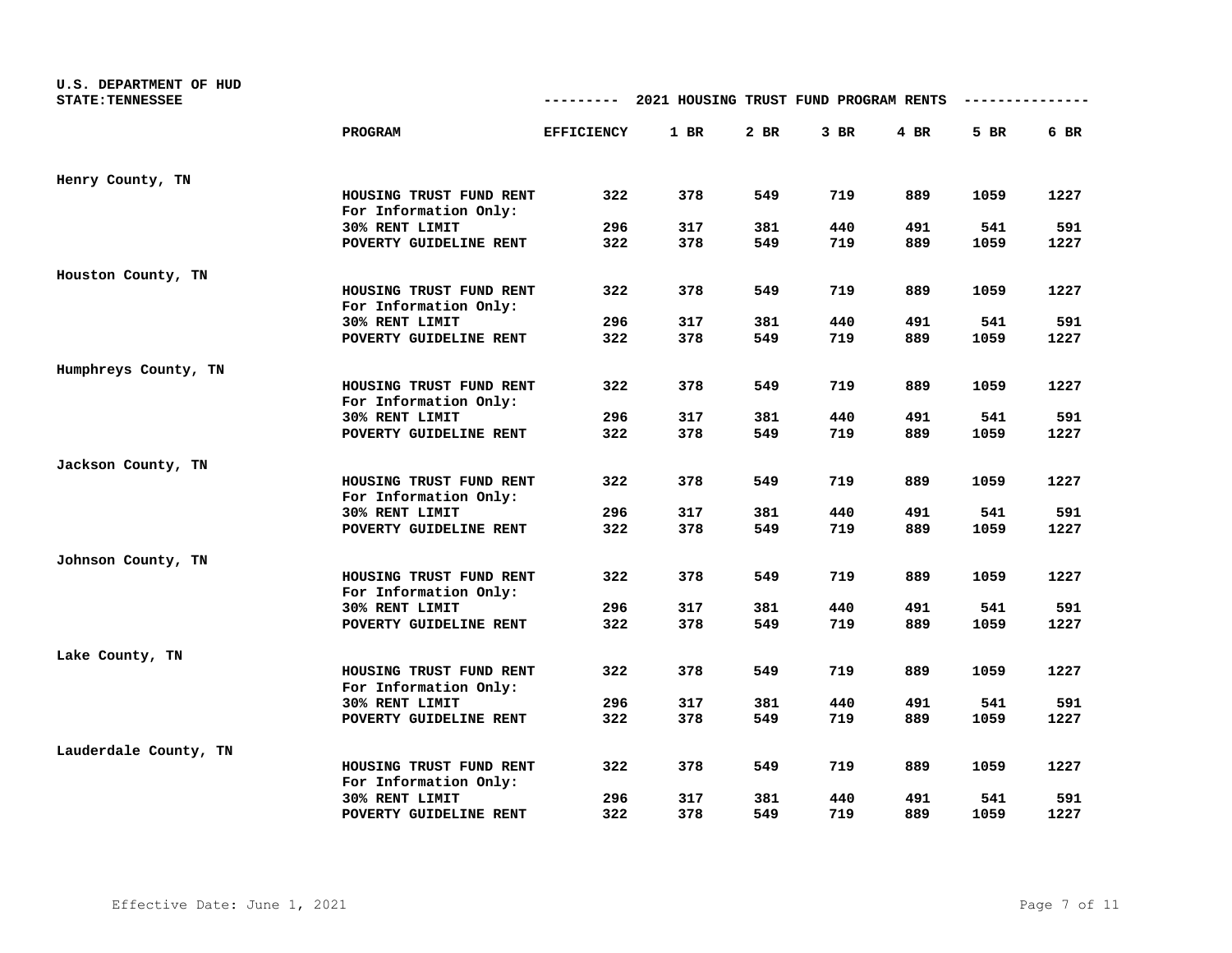| U.S. DEPARTMENT OF HUD<br><b>STATE: TENNESSEE</b> |                                                  | ---------         | 2021 HOUSING TRUST FUND PROGRAM RENTS |      |        |        |      |      |
|---------------------------------------------------|--------------------------------------------------|-------------------|---------------------------------------|------|--------|--------|------|------|
|                                                   | PROGRAM                                          | <b>EFFICIENCY</b> | 1 BR                                  | 2 BR | $3$ BR | $4$ BR | 5 BR | 6 BR |
| Lawrence County, TN                               |                                                  |                   |                                       |      |        |        |      |      |
|                                                   | HOUSING TRUST FUND RENT<br>For Information Only: | 322               | 378                                   | 549  | 719    | 889    | 1059 | 1227 |
|                                                   | 30% RENT LIMIT                                   | 296               | 317                                   | 381  | 440    | 491    | 541  | 591  |
|                                                   | POVERTY GUIDELINE RENT                           | 322               | 378                                   | 549  | 719    | 889    | 1059 | 1227 |
| Lewis County, TN                                  |                                                  |                   |                                       |      |        |        |      |      |
|                                                   | HOUSING TRUST FUND RENT<br>For Information Only: | 322               | 378                                   | 549  | 719    | 889    | 1059 | 1227 |
|                                                   | 30% RENT LIMIT                                   | 296               | 317                                   | 381  | 440    | 491    | 541  | 591  |
|                                                   | POVERTY GUIDELINE RENT                           | 322               | 378                                   | 549  | 719    | 889    | 1059 | 1227 |
| Lincoln County, TN                                |                                                  |                   |                                       |      |        |        |      |      |
|                                                   | HOUSING TRUST FUND RENT<br>For Information Only: | 322               | 378                                   | 549  | 719    | 889    | 1059 | 1227 |
|                                                   | 30% RENT LIMIT                                   | 302               | 323                                   | 388  | 448    | 501    | 552  | 603  |
|                                                   | POVERTY GUIDELINE RENT                           | 322               | 378                                   | 549  | 719    | 889    | 1059 | 1227 |
| Marshall County, TN                               |                                                  |                   |                                       |      |        |        |      |      |
|                                                   | HOUSING TRUST FUND RENT<br>For Information Only: | 322               | 378                                   | 549  | 719    | 889    | 1059 | 1227 |
|                                                   | 30% RENT LIMIT                                   | 311               | 333                                   | 400  | 461    | 515    | 568  | 621  |
|                                                   | POVERTY GUIDELINE RENT                           | 322               | 378                                   | 549  | 719    | 889    | 1059 | 1227 |
| McMinn County, TN                                 |                                                  |                   |                                       |      |        |        |      |      |
|                                                   | HOUSING TRUST FUND RENT<br>For Information Only: | 322               | 378                                   | 549  | 719    | 889    | 1059 | 1227 |
|                                                   | 30% RENT LIMIT                                   | 296               | 317                                   | 381  | 440    | 491    | 541  | 591  |
|                                                   | POVERTY GUIDELINE RENT                           | 322               | 378                                   | 549  | 719    | 889    | 1059 | 1227 |
| McNairy County, TN                                |                                                  |                   |                                       |      |        |        |      |      |
|                                                   | HOUSING TRUST FUND RENT<br>For Information Only: | 322               | 378                                   | 549  | 719    | 889    | 1059 | 1227 |
|                                                   | 30% RENT LIMIT                                   | 296               | 317                                   | 381  | 440    | 491    | 541  | 591  |
|                                                   | POVERTY GUIDELINE RENT                           | 322               | 378                                   | 549  | 719    | 889    | 1059 | 1227 |
| Meigs County, TN                                  |                                                  |                   |                                       |      |        |        |      |      |
|                                                   | HOUSING TRUST FUND RENT<br>For Information Only: | 322               | 378                                   | 549  | 719    | 889    | 1059 | 1227 |
|                                                   | 30% RENT LIMIT                                   | 296               | 317                                   | 381  | 440    | 491    | 541  | 591  |
|                                                   | POVERTY GUIDELINE RENT                           | 322               | 378                                   | 549  | 719    | 889    | 1059 | 1227 |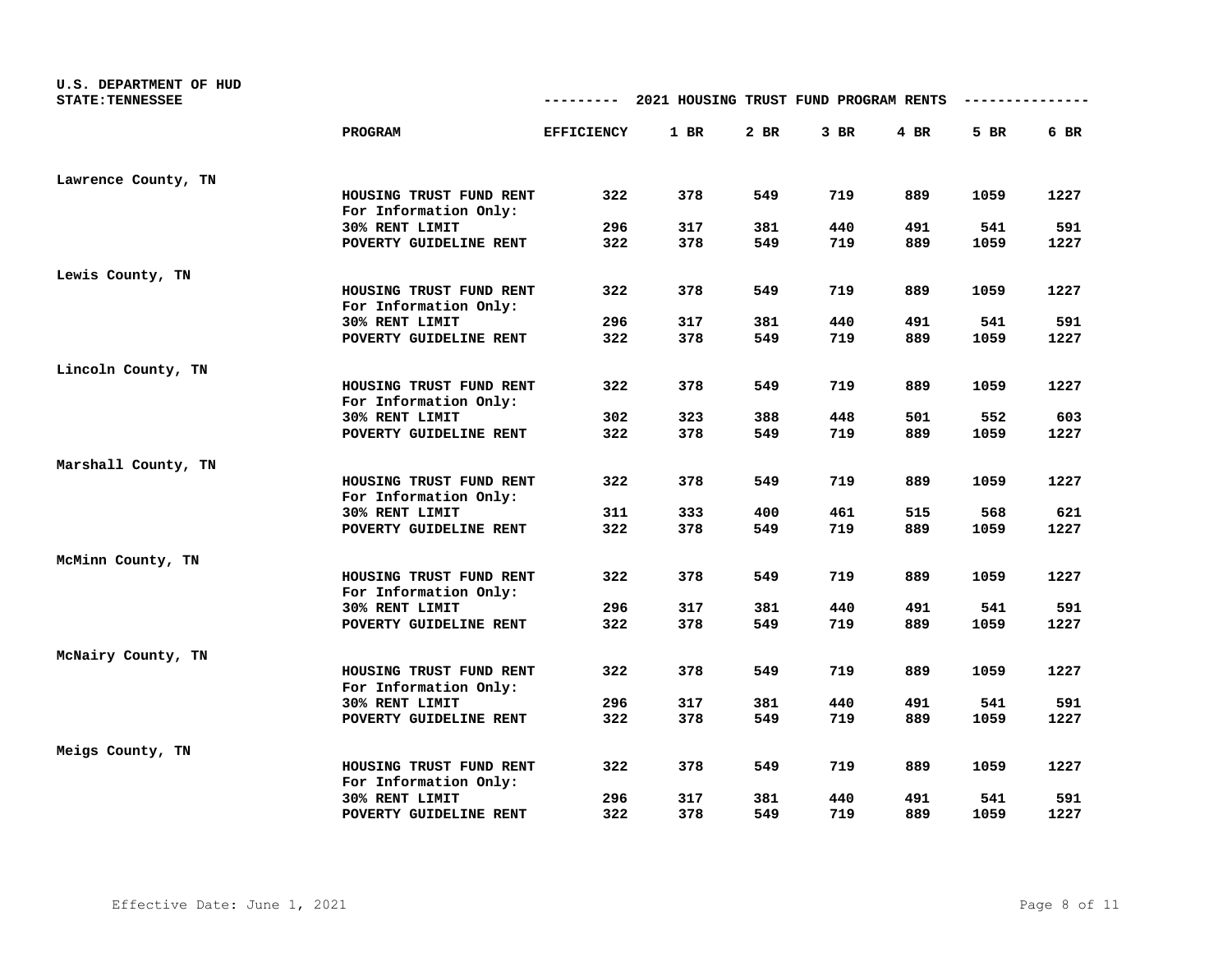| U.S. DEPARTMENT OF HUD<br><b>STATE: TENNESSEE</b> |                                                  | ---------         | 2021 HOUSING TRUST FUND PROGRAM RENTS |      |        |        |      |      |
|---------------------------------------------------|--------------------------------------------------|-------------------|---------------------------------------|------|--------|--------|------|------|
|                                                   | PROGRAM                                          | <b>EFFICIENCY</b> | 1 BR                                  | 2 BR | $3$ BR | $4$ BR | 5 BR | 6 BR |
| Monroe County, TN                                 |                                                  |                   |                                       |      |        |        |      |      |
|                                                   | HOUSING TRUST FUND RENT<br>For Information Only: | 322               | 378                                   | 549  | 719    | 889    | 1059 | 1227 |
|                                                   | 30% RENT LIMIT                                   | 296               | 317                                   | 381  | 440    | 491    | 541  | 591  |
|                                                   | POVERTY GUIDELINE RENT                           | 322               | 378                                   | 549  | 719    | 889    | 1059 | 1227 |
| Moore County, TN                                  |                                                  |                   |                                       |      |        |        |      |      |
|                                                   | HOUSING TRUST FUND RENT<br>For Information Only: | 355               | 380                                   | 549  | 719    | 889    | 1059 | 1227 |
|                                                   | 30% RENT LIMIT                                   | 355               | 380                                   | 456  | 526    | 587    | 648  | 708  |
|                                                   | POVERTY GUIDELINE RENT                           | 322               | 378                                   | 549  | 719    | 889    | 1059 | 1227 |
| Obion County, TN                                  |                                                  |                   |                                       |      |        |        |      |      |
|                                                   | HOUSING TRUST FUND RENT<br>For Information Only: | 322               | 378                                   | 549  | 719    | 889    | 1059 | 1227 |
|                                                   | 30% RENT LIMIT                                   | 296               | 317                                   | 381  | 440    | 491    | 541  | 591  |
|                                                   | POVERTY GUIDELINE RENT                           | 322               | 378                                   | 549  | 719    | 889    | 1059 | 1227 |
| Overton County, TN                                |                                                  |                   |                                       |      |        |        |      |      |
|                                                   | HOUSING TRUST FUND RENT<br>For Information Only: | 322               | 378                                   | 549  | 719    | 889    | 1059 | 1227 |
|                                                   | 30% RENT LIMIT                                   | 296               | 317                                   | 381  | 440    | 491    | 541  | 591  |
|                                                   | POVERTY GUIDELINE RENT                           | 322               | 378                                   | 549  | 719    | 889    | 1059 | 1227 |
| Perry County, TN                                  |                                                  |                   |                                       |      |        |        |      |      |
|                                                   | HOUSING TRUST FUND RENT<br>For Information Only: | 322               | 378                                   | 549  | 719    | 889    | 1059 | 1227 |
|                                                   | 30% RENT LIMIT                                   | 296               | 317                                   | 381  | 440    | 491    | 541  | 591  |
|                                                   | POVERTY GUIDELINE RENT                           | 322               | 378                                   | 549  | 719    | 889    | 1059 | 1227 |
| Pickett County, TN                                |                                                  |                   |                                       |      |        |        |      |      |
|                                                   | HOUSING TRUST FUND RENT<br>For Information Only: | 322               | 378                                   | 549  | 719    | 889    | 1059 | 1227 |
|                                                   | 30% RENT LIMIT                                   | 296               | 317                                   | 381  | 440    | 491    | 541  | 591  |
|                                                   | POVERTY GUIDELINE RENT                           | 322               | 378                                   | 549  | 719    | 889    | 1059 | 1227 |
| Putnam County, TN                                 |                                                  |                   |                                       |      |        |        |      |      |
|                                                   | HOUSING TRUST FUND RENT<br>For Information Only: | 322               | 378                                   | 549  | 719    | 889    | 1059 | 1227 |
|                                                   | 30% RENT LIMIT                                   | 312               | 334                                   | 401  | 463    | 516    | 570  | 623  |
|                                                   | POVERTY GUIDELINE RENT                           | 322               | 378                                   | 549  | 719    | 889    | 1059 | 1227 |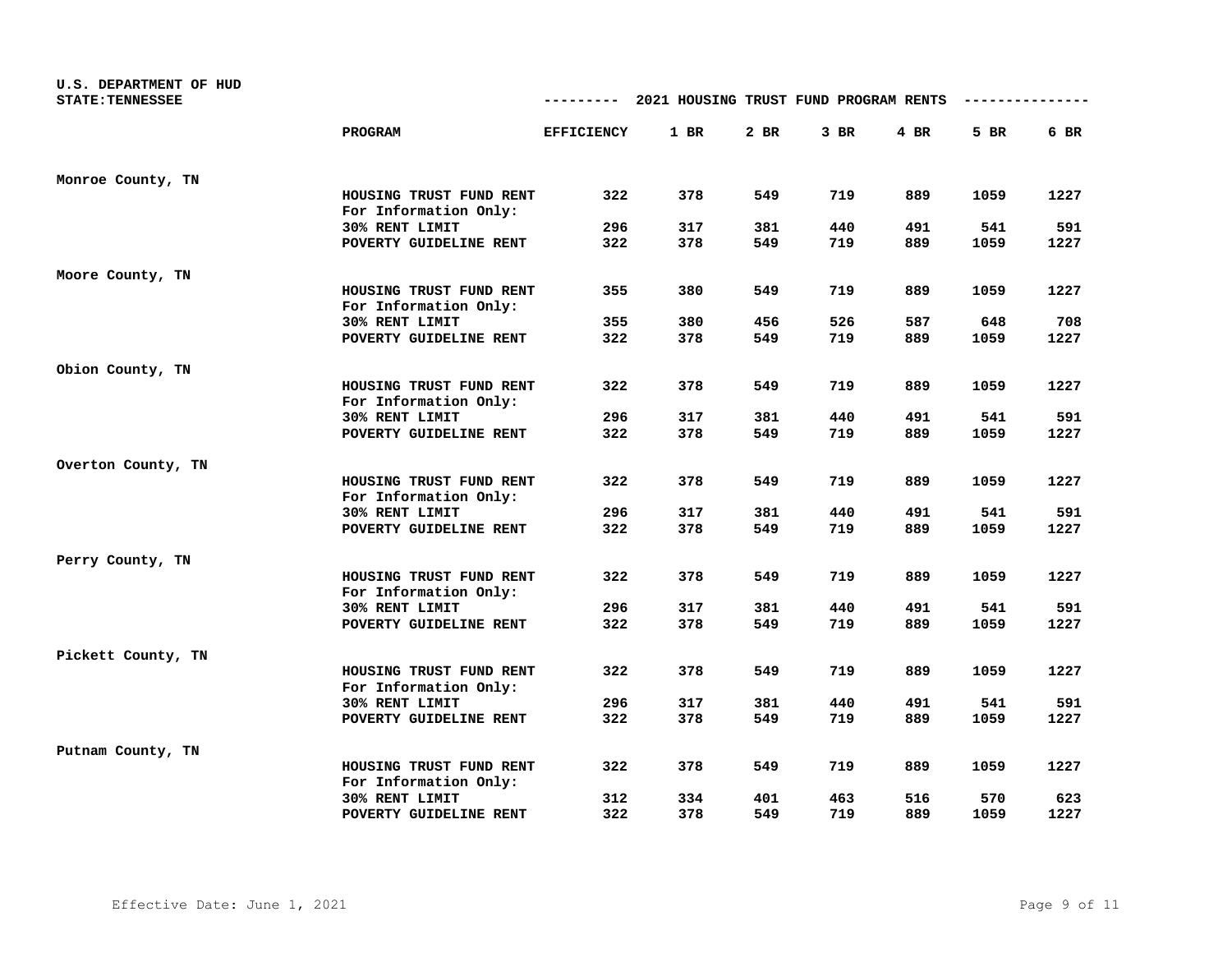| U.S. DEPARTMENT OF HUD<br><b>STATE: TENNESSEE</b> |                                                  | ---------         | 2021 HOUSING TRUST FUND PROGRAM RENTS |      |        |        |      |      |
|---------------------------------------------------|--------------------------------------------------|-------------------|---------------------------------------|------|--------|--------|------|------|
|                                                   | PROGRAM                                          | <b>EFFICIENCY</b> | 1 BR                                  | 2 BR | $3$ BR | $4$ BR | 5 BR | 6 BR |
| Rhea County, TN                                   |                                                  |                   |                                       |      |        |        |      |      |
|                                                   | HOUSING TRUST FUND RENT<br>For Information Only: | 322               | 378                                   | 549  | 719    | 889    | 1059 | 1227 |
|                                                   | 30% RENT LIMIT                                   | 296               | 317                                   | 381  | 440    | 491    | 541  | 591  |
|                                                   | POVERTY GUIDELINE RENT                           | 322               | 378                                   | 549  | 719    | 889    | 1059 | 1227 |
| Scott County, TN                                  |                                                  |                   |                                       |      |        |        |      |      |
|                                                   | HOUSING TRUST FUND RENT<br>For Information Only: | 322               | 378                                   | 549  | 719    | 889    | 1059 | 1227 |
|                                                   | 30% RENT LIMIT                                   | 296               | 317                                   | 381  | 440    | 491    | 541  | 591  |
|                                                   | POVERTY GUIDELINE RENT                           | 322               | 378                                   | 549  | 719    | 889    | 1059 | 1227 |
| Sevier County, TN                                 |                                                  |                   |                                       |      |        |        |      |      |
|                                                   | HOUSING TRUST FUND RENT<br>For Information Only: | 322               | 378                                   | 549  | 719    | 889    | 1059 | 1227 |
|                                                   | 30% RENT LIMIT                                   | 296               | 317                                   | 381  | 440    | 491    | 541  | 591  |
|                                                   | POVERTY GUIDELINE RENT                           | 322               | 378                                   | 549  | 719    | 889    | 1059 | 1227 |
| Stewart County, TN                                |                                                  |                   |                                       |      |        |        |      |      |
|                                                   | HOUSING TRUST FUND RENT<br>For Information Only: | 322               | 378                                   | 549  | 719    | 889    | 1059 | 1227 |
|                                                   | 30% RENT LIMIT                                   | 303               | 325                                   | 391  | 451    | 503    | 556  | 607  |
|                                                   | POVERTY GUIDELINE RENT                           | 322               | 378                                   | 549  | 719    | 889    | 1059 | 1227 |
| Van Buren County, TN                              |                                                  |                   |                                       |      |        |        |      |      |
|                                                   | HOUSING TRUST FUND RENT<br>For Information Only: | 322               | 378                                   | 549  | 719    | 889    | 1059 | 1227 |
|                                                   | 30% RENT LIMIT                                   | 296               | 317                                   | 381  | 440    | 491    | 541  | 591  |
|                                                   | POVERTY GUIDELINE RENT                           | 322               | 378                                   | 549  | 719    | 889    | 1059 | 1227 |
| Warren County, TN                                 |                                                  |                   |                                       |      |        |        |      |      |
|                                                   | HOUSING TRUST FUND RENT<br>For Information Only: | 322               | 378                                   | 549  | 719    | 889    | 1059 | 1227 |
|                                                   | 30% RENT LIMIT                                   | 296               | 317                                   | 381  | 440    | 491    | 541  | 591  |
|                                                   | POVERTY GUIDELINE RENT                           | 322               | 378                                   | 549  | 719    | 889    | 1059 | 1227 |
| Wayne County, TN                                  |                                                  |                   |                                       |      |        |        |      |      |
|                                                   | HOUSING TRUST FUND RENT<br>For Information Only: | 322               | 378                                   | 549  | 719    | 889    | 1059 | 1227 |
|                                                   | 30% RENT LIMIT                                   | 296               | 317                                   | 381  | 440    | 491    | 541  | 591  |
|                                                   | POVERTY GUIDELINE RENT                           | 322               | 378                                   | 549  | 719    | 889    | 1059 | 1227 |